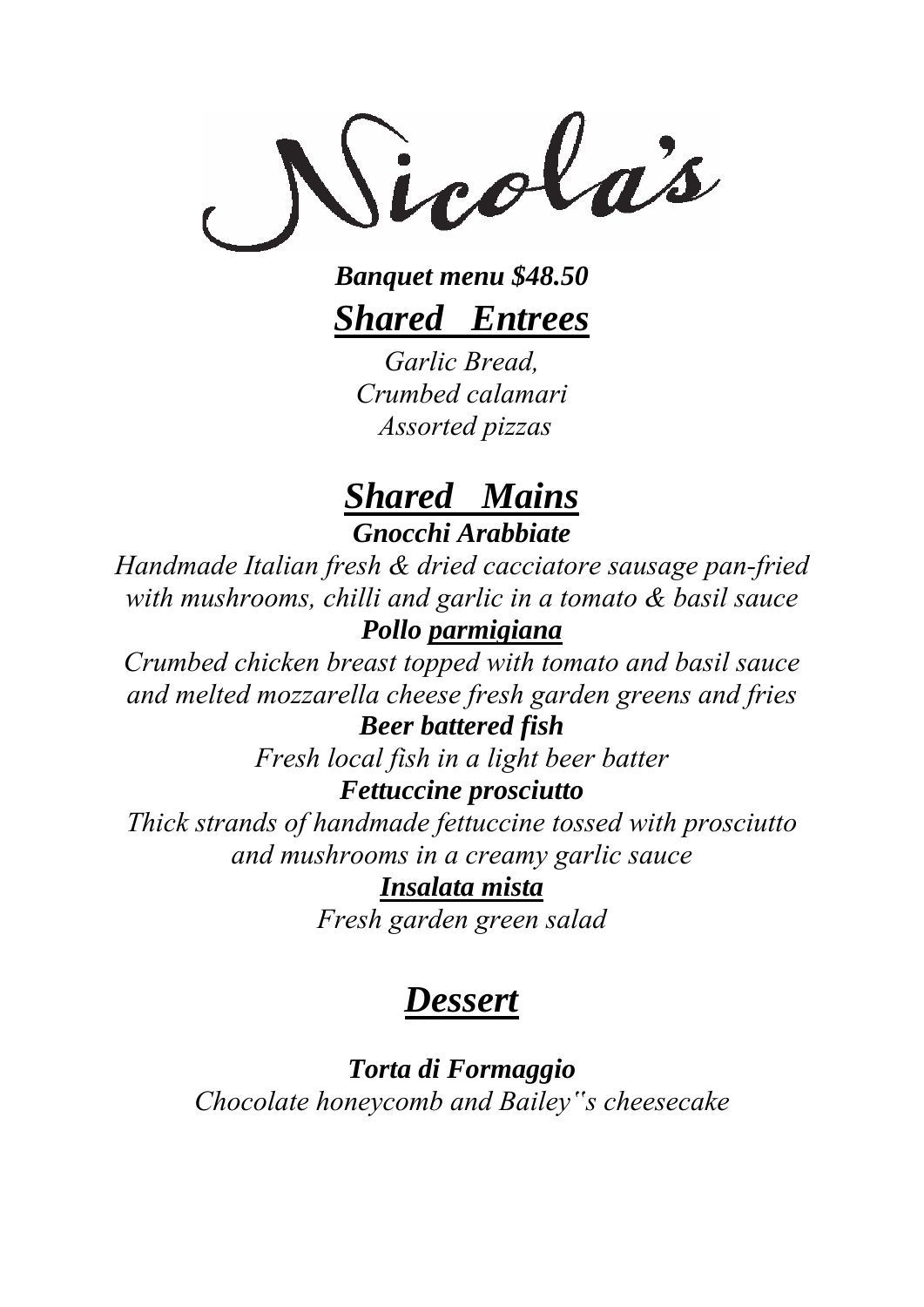Sicolas

*Banquet menu \$44.50 Shared Entrees*

*Garlic Bread, Crumbed calamari Assorted pizzas*

## *Shared Mains Gnocchi Arabbiate*

*Handmade Italian fresh & dried cacciatore sausage pan-fried with mushrooms, chilli and garlic in a tomato & basil sauce*

## *Pollo parmigiana*

*Crumbed chicken breast topped with tomato and basil sauce and melted mozzarella cheese fresh garden greens and fries Beer battered fish* 

*Fresh local fish in a light beer batter Fettuccine prosciutto* 

*Thick strands of handmade fettuccine tossed with prosciutto and mushrooms in a creamy garlic sauce*

### *Insalata mista*

*Fresh garden green salad*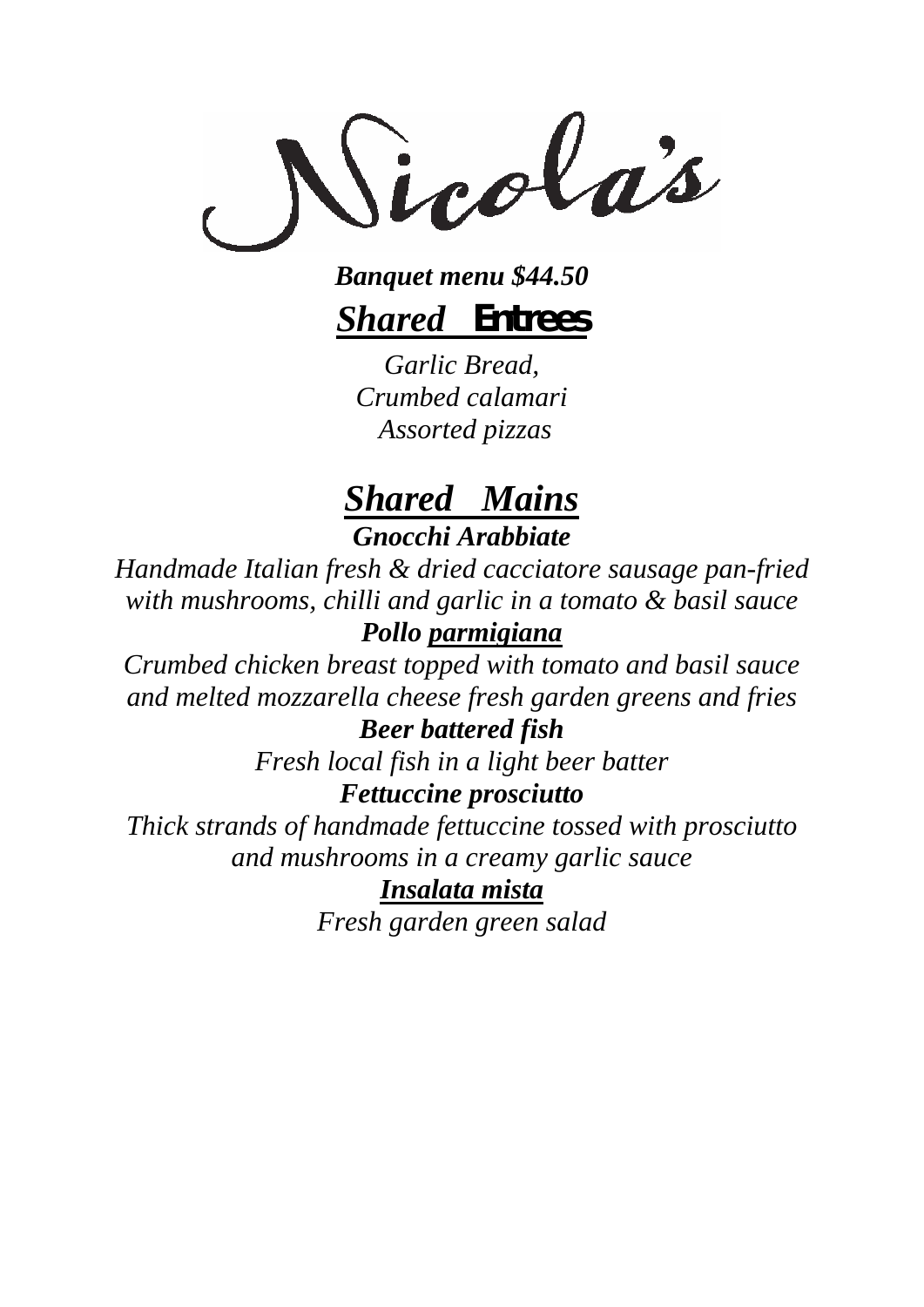Sicolas

*Banquet menu \$48.50* 

*Shared Entrees Garlic Bread,* 

*Crumbed calamari Assorted pizzas*

## *Shared Mains*

*Rigatoni ragout LF Large pasta shells tossed with eye fillet with red wine and tomato ,basil sauce Spaghetti marinara Handmade strands of fresh pasta tossed with local assorted seafood, with* 

*tomato basil& fresh garlic* 

*pollo parmigiana* 

*Crumbed chicken breast topped with tomato and basil sauce and melted mozzarella cheese fresh garden greens and fries Penne pesto V*

*penne tossed with coriander cashew nut pesto & a touch of cream* 

 *Insalata mista Fresh garden green salad* 

## *Dessert*

*Tiramisu*

*Layers of brandy and coffee soaked sponge fingers with whipped mascarpone and chocolate ganache*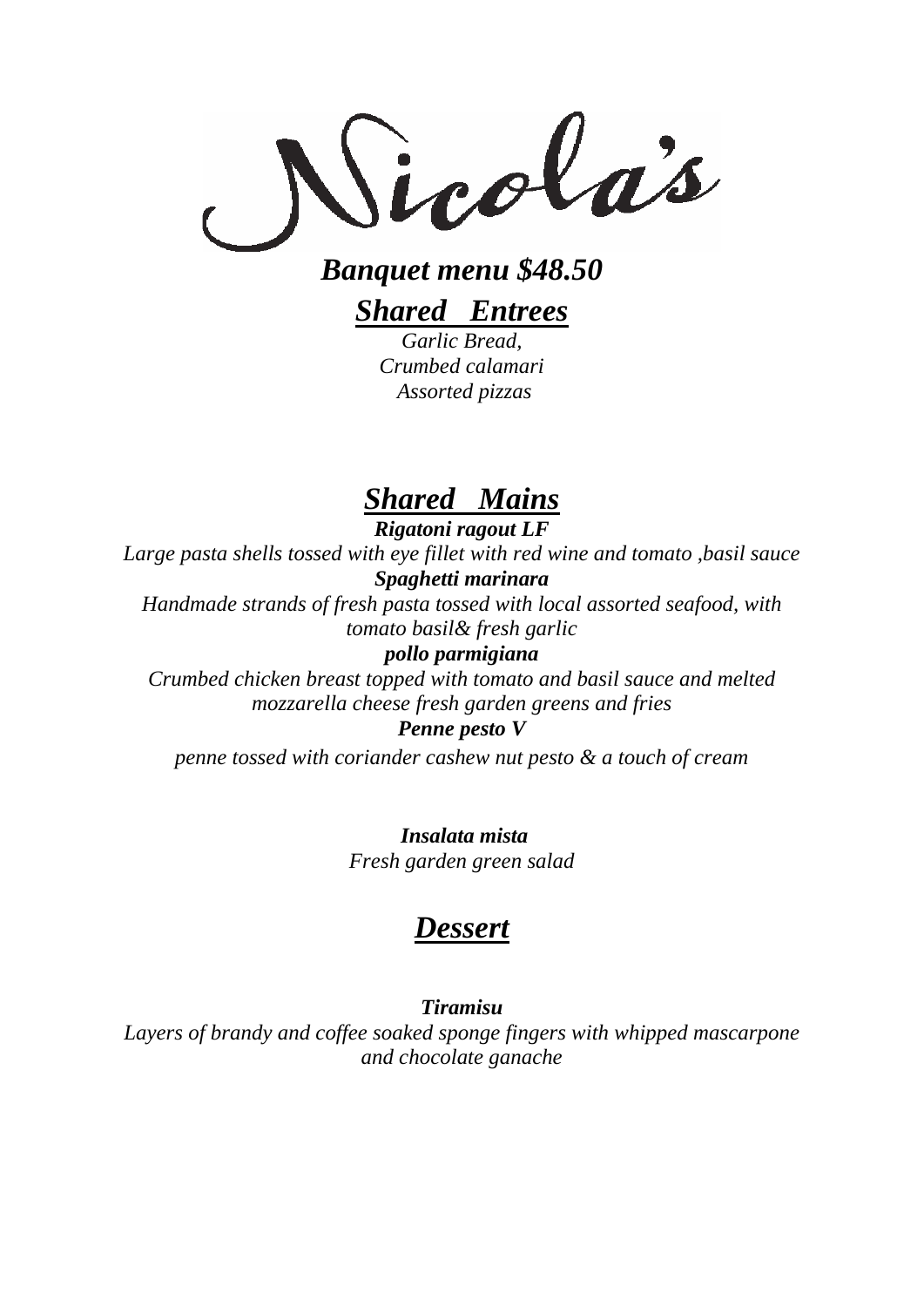icolas

### *Banquet menu \$58.50*

*Pizza con aglio e mozzarella Homemade pizza bread topped with fresh garlic and mozzarella*

*Brushcetta V*

*Grilled garlic bread with vine ripened tomato, Spanish onion, Fresh basil with extra virgin olive oil* 

# *Shared Entrees*

*Gamberi al Pernod gf Pan fried prawn cutlets with pernod, in a creamy tomato sauce with steamed jasmine rice Insalata di Polpo BBQ gf Barbequed marinated octopus, tossed with a baby spinach and shaved parmesan salad, drizzled with lemon virgin olive oil Salsiccia Italiana* 

*Grilled hand-made Italian sausage with spiced Cacciatore sausage and pizza bianca*

## *Shared Mains*

*Oven roasted scotch fillet gf Topped with a garlic and mustard crust with red wine jus Pollo Involtini Chicken breast filled with prosciutto, roast capsicum, sundried tomato, and mozzarella cheese with wild mushroom sauce Triangoli Alla Zucca V Poppy seed pasta filled with pumpkin, ricotta, walnuts and tossed with pan seared cherry tomatoes with a creamy tomato and basil sauce Spaghetti Puttanesca* 

*Thick strands of spaghetti tossed with virgin olive oil, chilli, kalamata olives, garlic and white anchovies* 

*Verdura*

*Steamed seasonal garden vegetables tossed with lemon infused olive oil Insalata gorgonzola Gourmet lettuce mixed with walnuts, sweet glazed pear and gorgonzola cheese*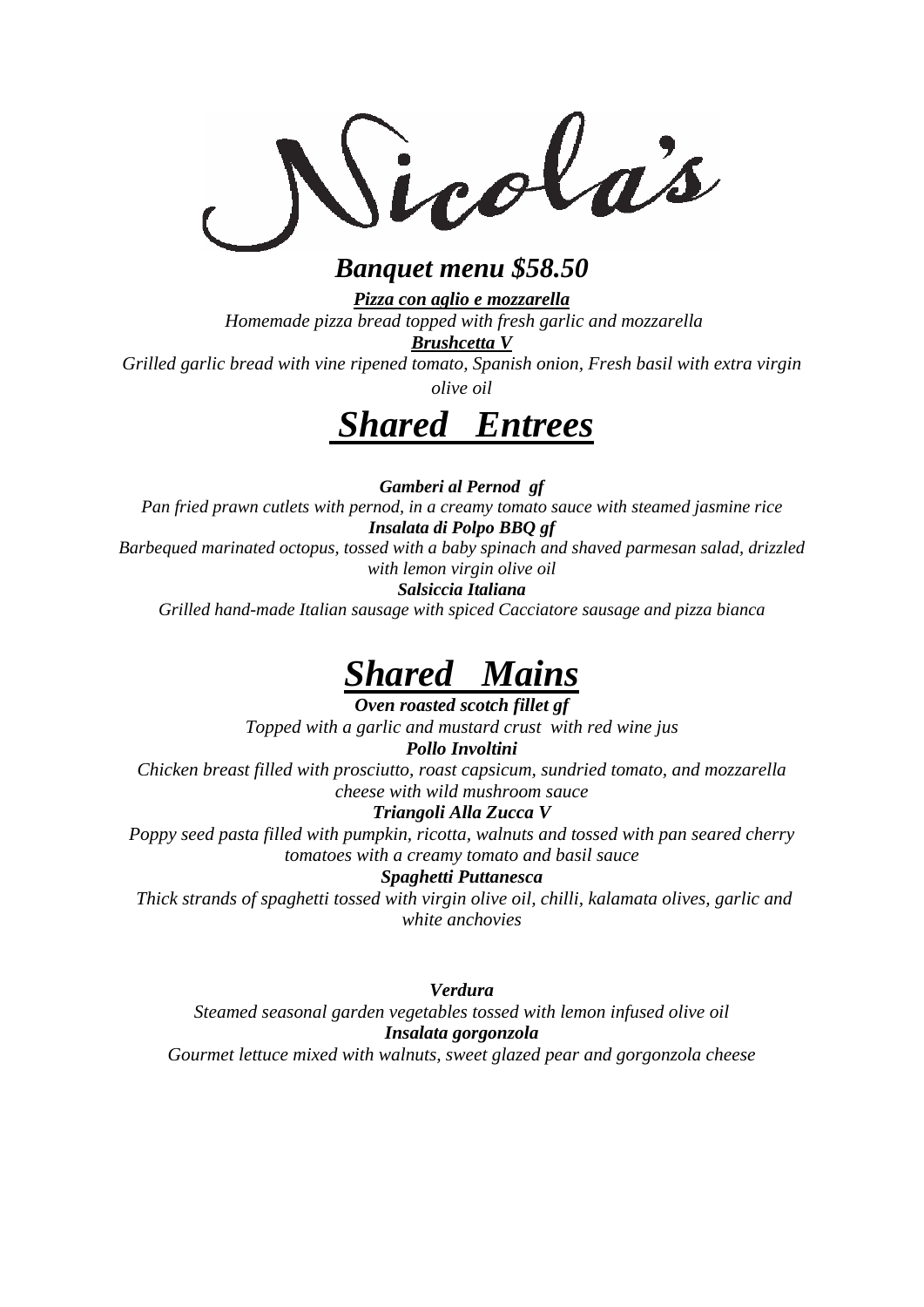icolas

### *Banquet menu \$63.50*

*Pizza con aglio e mozzarella Homemade pizza bread topped with fresh garlic and mozzarella*

*Brushcetta V*

*Grilled garlic bread with vine ripened tomato, Spanish onion, Fresh basil with extra virgin olive oil* 



*Gamberi al Pernod gf Pan fried prawn cutlets with pernod, in a creamy tomato sauce with steamed jasmine rice Insalata di Polpo BBQ gf Barbequed marinated octopus, tossed with a baby spinach and shaved parmesan salad, drizzled with lemon virgin olive oil Salsiccia Italiana* 

*Grilled hand-made Italian sausage with spiced Cacciatore sausage and pizza bianca*

## *Shared Mains*

*Oven roasted scotch fillet gf*

*Topped with a garlic and mustard crust with red wine jus* 

*Pollo Involtini*

*Chicken breast filled with prosciutto, roast capsicum, sundried tomato, and mozzarella cheese with wild mushroom sauce*

#### *Triangoli Alla Zucca V*

*Poppy seed pasta filled with pumpkin, ricotta, walnuts and tossed with pan seared cherry tomatoes with a creamy tomato and basil sauce* 

#### *Spaghetti Puttanesca*

*Thick strands of spaghetti tossed with virgin olive oil, chilli, kalamata olives, garlic and white anchovies* 

#### *<i>Verdura*

*Steamed seasonal garden vegetables tossed with lemon infused olive oil Insalata gorgonzola*

*Gourmet lettuce mixed with walnuts, sweet glazed pear and gorgonzola cheese*

# *Choice of Dessert*

*Tiramisu*

*Layers of brandy and coffee soaked sponge fingers with whipped mascarpone and chocolate ganache* 

*Or* 

*Banoffee Pie Caramel pie topped with lashings of banana and whipped cream*